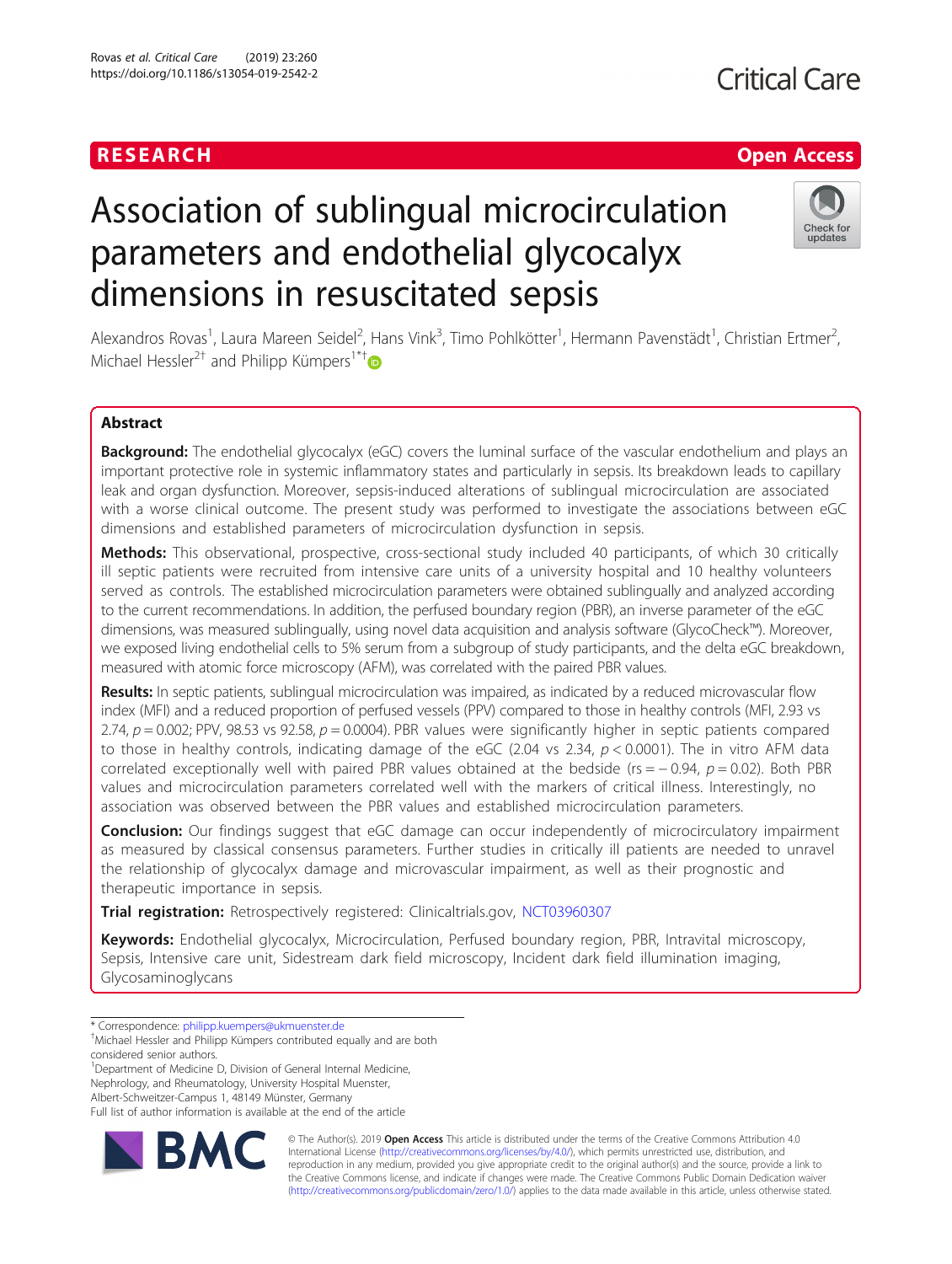## Background

The endothelial glycocalyx (eGC) is a negatively charged, carbohydrate-rich layer, lining the luminal surface of the entire vascular endothelium  $[1, 2]$  $[1, 2]$  $[1, 2]$  $[1, 2]$ . It is up to  $3 \mu m$ thick, largely consists of highly sulfated glycosaminoglycans and proteoglycans, and plays a pivotal role in the maintenance of microcirculatory homeostasis [[3](#page-9-0), [4\]](#page-9-0). An intact eGC controls capillary permeability, reduces leukocyte-endothelial interactions, mediates shear-induced nitric oxide release, contributes to the regulation of the endothelial redox state, and harbors important anticoagulant mediators [\[5](#page-9-0)–[7\]](#page-9-0). Accordingly, the critical importance of the eGC has been highlighted in different vascular pathologies, and particularly in the systemic inflammatory response syndrome (SIRS) and sepsis, where glycocalyx degradation plays a causative role in vascular barrier dysfunction and the development of organ failure, especially lung and kidney injury [[8](#page-9-0)–[10](#page-9-0)].

Observational studies in critically ill patients have shown that the amount of shed eGC constituents in blood samples correlates with sepsis severity and outcome [\[11](#page-9-0)–[15\]](#page-9-0). Recently, novel automated acquisition and analysis software (GlycoCheck™, Microvascular Health Solutions Inc., Salt Lake City, UT, USA), able to analyze the perfused boundary region (PBR), an inverse parameter of eGC dimensions in sublingual microvessels, has become available [[16](#page-9-0)]. Pilot studies conducted in the intensive care unit (ICU) revealed that the PBR is indeed markedly increased in critically ill patients compared to healthy controls [\[3](#page-9-0), [17](#page-9-0)–[20](#page-9-0)]. We were recently able to confirm excellent inter- and intra-observer reproducibility of the GlycoCheck™ method under routine clinical conditions in the emergency room (ER) and ICU [[21\]](#page-9-0).

Analysis of the sublingual microcirculation by sidestream dark field (SDF) imaging and incident dark field (IDF) illumination imaging has already been recognized as an interesting tool to improve risk stratification and prognostication and possibly to guide individual therapy in the future [\[22](#page-9-0)–[27](#page-9-0)]. For example, De Backer et al. [\[28](#page-9-0)] found that the proportion of perfused small sublingual vessels outperformed global hemodynamic variables in the prediction of ICU mortality in patients with severe sepsis. However, whether eGC changes coincide with established parameters of microcirculatory dysfunction in septic patients has not been yet investigated. We therefore measured in vivo, for the first time, eGC dimensions and classical microcirculation parameters simultaneously in septic patients. Additionally, we performed further in vitro measurements to evaluate the accuracy of the calculated in vivo PBR values.

### **Methods**

#### Study population and study design

This prospective, observational, cross-sectional study took place from July 2017 to September 2017 in the medical and surgical ICUs of the University Hospital Münster (> 70 ICU beds). The study was performed in accordance with the Declaration of Helsinki, was approved by the competent ethics committee (2016- 073-f-S), and was retrospectively registered in [Clini](http://clinicaltrials.gov)[caltrials.gov](http://clinicaltrials.gov) (NCT03960307).

Thirty adult ICU septic patients, as defined by the Sepsis-3 criteria published by the ESICM-SCCM Sepsis Redefinitions Task Force [[29](#page-9-0)], were enrolled non-consecutively after the initial resuscitation. Written informed consent was obtained from the patients or their legal representatives. Exclusion criteria were underage, pregnancy, oral mucosal inflammation, or injury, which could locally influence the sublingual microvasculature. Ten apparently healthy volunteers served as controls.

Demographic variables, routine chemistry tests, and physiological parameters, including the Sequential Organ Failure Assessment (SOFA) score [[29\]](#page-9-0) and a contemporary version of the Charlson Comorbidity Index (CCI) [[30\]](#page-9-0), were obtained for each subject immediately before the sublingual videomicroscopy (Table [1\)](#page-2-0). Serum samples from patients and controls were obtained and immediately centrifuged at 4 °C with 4000g for 10 min and stored at − 80 °C for further analysis of the glycocalyx components.

The subsequent assessment of the microcirculation and the eGC was independently performed in random order by two physicians (AR, LMS), as described in detail below. Both physicians were experienced in these techniques and trained to recognize and avoid pressure and movement artifacts. The real-time assessment of microvascular flow index (MFI by "eyeballing") was used as a post hoc verification to ensure representative recordings of the microvasculature [\[31](#page-9-0)]. The different parameters assessed by the two methods are summarized in Additional file [1](#page-8-0): Table S1.

#### Assessment of the endothelial glycocalyx in vivo

The endothelial glycocalyx was assessed sublingually using the GlycoCheck™ software, coupled with a stroboscopic, SDF camera (CapiScope HVCS, KK Technology, Honiton, UK) by a physician experienced in the method (AR).

The software automatically detects, records, and analyzes the microvessels with diameters between 5 and 25 μm. Specifically, it calculates the dynamic lateral movement of the red blood cells (RBCs) into the permeable part of the eGC layer, expressed as the PBR (in μm). An impaired eGC permits a greater number of RBCs to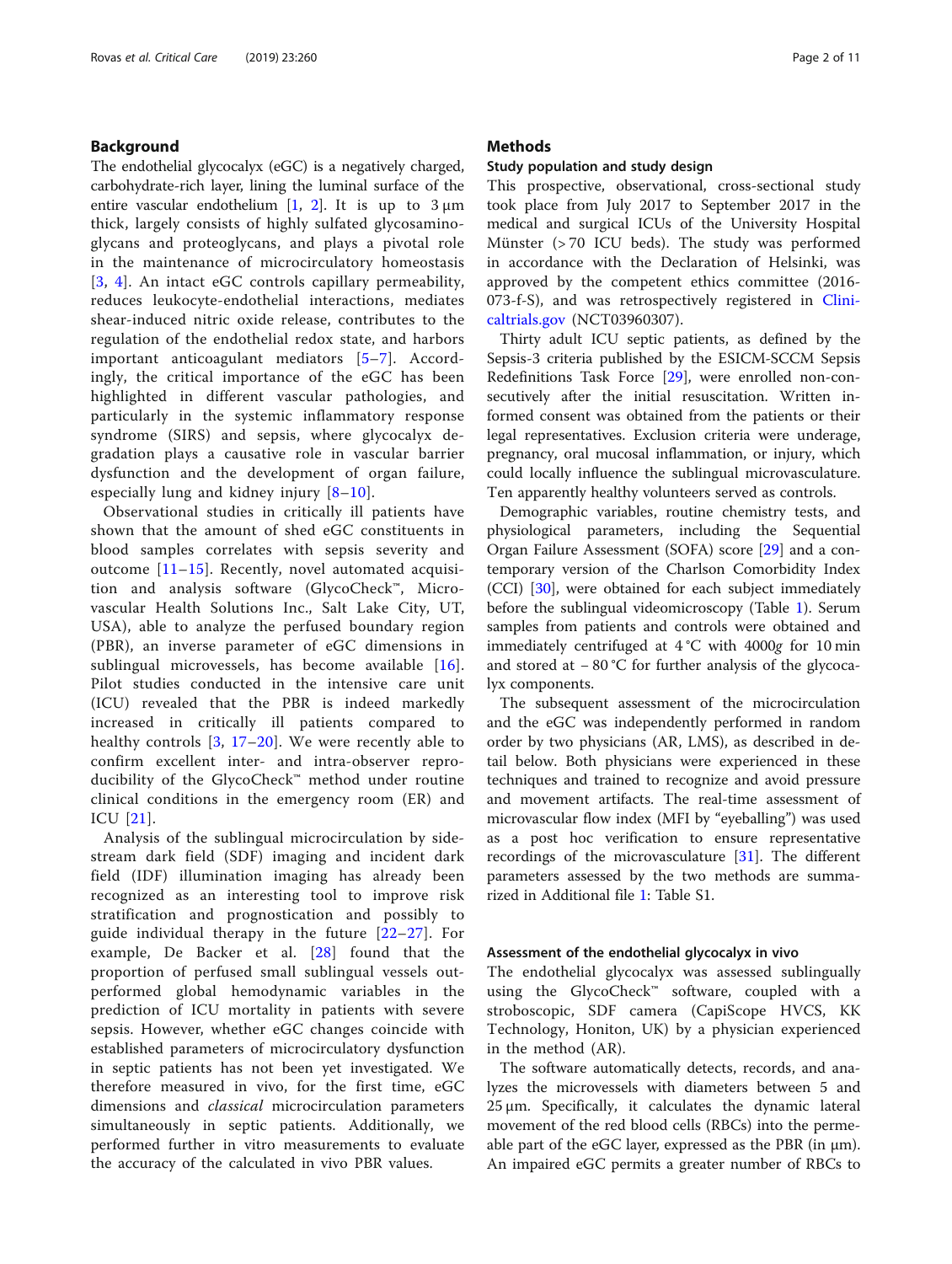<span id="page-2-0"></span>Table 1 Baseline characteristics

| Variable                                                    | Healthy individuals | Septic patients        | $p$ value |
|-------------------------------------------------------------|---------------------|------------------------|-----------|
| Number of participants (n (%))                              | 10                  | 30                     |           |
| Female sex (n (%))                                          | 5 (50)              | 7(23)                  | 0.11      |
| Age (years, median (IQR))                                   | $30(27-34)$         | $67(58-80)$            | < 0.0001  |
| BMI (kg/m <sup>2</sup> , median (IQR))                      | 23.6 (21.3-26.1)    | 25.3 (21.7-28.2)       | 0.34      |
| Duration of sepsis at study inclusion (days, median (IQR))* |                     | $2(1-5)$               |           |
| SOFA score (median (IQR))                                   |                     | $9(5-12)$              |           |
| Organ replacement therapy (n (%))                           |                     | 18 (60)                |           |
| Mechanical ventilation (n (%))                              |                     | 17 (56.7)              |           |
| Acute dialysis (n (%))                                      |                     | 5(16.7)                |           |
| Vasopressors (n (%))                                        |                     | 20 (66.7)              |           |
| Norepinephrine dose (µg/kg/min)                             |                     | $0.05(0-0.16)$         |           |
| Septic shock (n (%))**                                      |                     | 3(10)                  |           |
| Hospital mortality (n (%))                                  |                     | 10(33.3)               |           |
| CCI score (median (IQR))                                    |                     | $1.5(0.8-2.3)$         |           |
| Comorbidities (n (%))                                       |                     |                        |           |
| Chronic respiratory disease                                 |                     | 8(26.7)                |           |
| Congestive heart failure                                    |                     | 16 (53.3)              |           |
| Chronic hepatic disease                                     |                     | 3(10)                  |           |
| Dialysis-dependent CKD                                      |                     | 1(3.3)                 |           |
| Malignancy                                                  |                     | 5(16.7)                |           |
| Diabetes mellitus                                           |                     | 5(16.7)                |           |
| Focus of infection (n (%))                                  |                     |                        |           |
| Respiratory tract                                           |                     | 17(56.7)               |           |
| Prosthesis                                                  |                     | 4(13.3)                |           |
| Gastrointestinal tract                                      |                     | 3(10)                  |           |
| Unknown                                                     |                     | 2(6.7)                 |           |
| Skin                                                        |                     | 2(6.7)                 |           |
| Urinary tract                                               |                     | 1(3.3)                 |           |
| Heart                                                       |                     | 1(3.3)                 |           |
| Endothelial glycocalyx (median (IQR))                       |                     |                        |           |
| PBR 5-25 (µm)                                               | 2.04 (1.97-2.10)    | $2.34(2.21 - 2.46)$    | < 0.0001  |
| Syndecan-1 (ng/ml)                                          | 21.3 (13.2-56.7)    | 204.5 (114.2–358.9)    | < 0.0001  |
| Microcirculation data (median (IQR))                        |                     |                        |           |
| $TVD$ (mm/mm <sup>2</sup> )                                 | 18.88 (17.56-21.68) | 19.17 (17.06-20.24)    | 0.87      |
| $PVD$ (mm/mm <sup>2</sup> )                                 | 18.54 (17.19-21.26) | 16.97 (14.96-19.87)    | 0.08      |
| PPV (%)                                                     | 98.73 (96.55-99.80) | 92.58 (85.63-97.14)    | 0.0004    |
| MFI (points)                                                | 2.93 (2.89-2.96)    | 2.74 (2.58-2.91)       | 0.002     |
| HI (%)                                                      | $0.04(0.01 - 0.06)$ | $0.08$ $(0.03 - 0.16)$ | 0.04      |
| Macrocirculation data (median (IQR))                        |                     |                        |           |
| MAP (mmHg)                                                  | 94.2 (85.4-102.4)   | 73.0 (67.5-84.6)       | 0.0001    |
| Heart rate (pulse/min)                                      | 73 (65-83)          | $91(81 - 101)$         | 0.0004    |
| Respiratory rate (breaths/min)                              | $14(13-15)$         | 20 (17–26)             | < 0.0001  |
| Temperature (°C)                                            | 36.6 (36.5-36.8)    | 37 (36.4-37.7)         | 0.12      |
| Laboratory data (median (IQR))                              |                     |                        |           |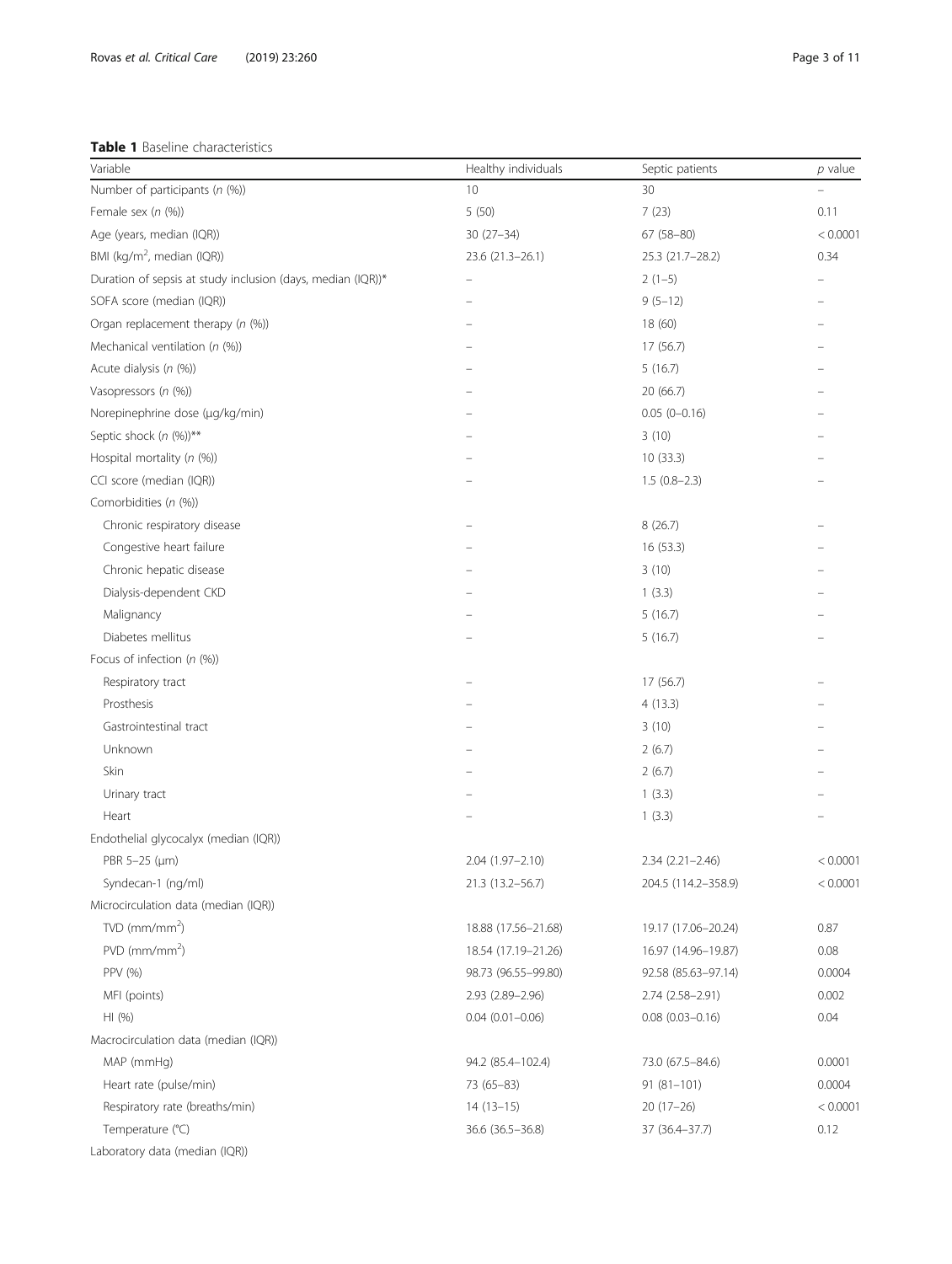Table 1 Baseline characteristics (Continued)

| Page 4 d |  |
|----------|--|
|          |  |

| Variable                   | Healthy individuals | Septic patients     | $p$ value |  |
|----------------------------|---------------------|---------------------|-----------|--|
| CRP (mg/dl)                | 0.5                 | 23.2 (16.9-33.3)    | < 0.0001  |  |
| $IL-6$ (ng/ml)             | $2.0(2.0-2.5)$      | 367.0 (96.0-1121.0) | < 0.0001  |  |
| $PCT$ (ng/ml)              | $0.04(0.03 - 0.05)$ | 9.08 (1.24-48.23)   | < 0.0001  |  |
| pH                         |                     | 7.42 (7.36-7.48)    |           |  |
| Lactate (mmol/l)           | $0.90(0.65 - 1.20)$ | 1.70 (0.98-2.00)    | 0.001     |  |
| Albumin (g/dl)             | $4.8(4.5-5.0)$      | $2.5(2.0-3.0)$      | < 0.0001  |  |
| Total serum protein (g/dl) | $7.1(6.8 - 7.5)$    | $5.5(5.1-6.0)$      | < 0.0001  |  |

p value was calculated between healthy individuals and ICU patients

BMI body mass index, CCI score Charlson Comorbidity Index score, CKD chronic kidney disease, CNS central nervous system, CRP C-reactive protein, HI heterogeneity index, IL-6 interleukin-6, IQR interquartile range, MAP mean arterial pressure, MFI microvascular flow index, PBR perfused boundary region, PCT procalcitonin, PPV proportion of perfused vessels, PVD perfused vessel density, RBC red blood cell, SOFA score Sequential Organ Failure Assessment score, TVD total vessel density, WBC white blood cell

 $*$ n = 9 of 30 patients (30%) were included within 24 h after fulfilling Sepsis-3 criteria

\*\*Septic shock: vasopressors required to maintain MAP ≥ 65 mmHg and serum lactate > 2 mmol/l.

penetrate deep into the endothelium, which is translated as an increase in the PBR value [[16\]](#page-9-0).

Briefly, the GlycoCheck™ software allows video acquisition after predefined image quality criteria (motion, intensity, and focus) are fulfilled. Each complete measurement consists of at least 10 5-s videos (40 frames/ video), containing a total of about 3000 vascular segments of 10 μm each. All videos are deliberately obtained from different positions in the sublingual microvasculature. The software automatically subjects the vascular segments obtained to a strict quality check. After marking and discarding invalid segments, the software obtains up to 840 radial intensity profiles for each valid vascular segment and, based on the presence of RBCs, calculates the RBC filling percentage, signal quality, and RBC column width (RBCW). The distribution of RBCs in each valid segment defines the median RBCW, as well as the outer edge of the RBC-perfused lumen (Dperf). The PBR is defined as the distance between the RBCW and the outer edge of the Dperf and is calculated using the following formula: (Dperf − RBCW)/ 2. The software classifies the PBR values to their corresponding RBCW (5–25 μm), presents a median PBR for each vessel diameter category (5–9 μm, 10–19 μm, and 20–25 μm), and provides a single, average, weighted PBR value (5–25 μm) for each measurement. Data from two complete measurements (hereafter referred to as "measurement set") were manually averaged to avoid sampling error and to counterbalance spatial heterogeneity of the sublingual microcirculation. The excellent interand intra-observer reproducibility under real-life conditions has been previously reported by our group [[21](#page-9-0)].

#### Assessment of sublingual microcirculation

The microcirculation was visualized sublingually with the use of an IDF illumination hand-held vital microscope (CytoCam™, Braedius Medical BV, Huizen, The Netherlands) by a physician experienced in the method (LMS) [\[32](#page-9-0)]. At least five videos of the sublingual microcirculation were recorded from different positions in the sublingual region. The videos obtained went through a quality check, based on the recommendations of Massey et al. [\[33\]](#page-9-0), and were manually discarded if necessary. The remaining 116 high-quality videos were semi-manually analyzed offline by an experienced operator (MH) blinded for the patients' clinical data, as thoroughly described previously [[34\]](#page-9-0), using dedicated software (Capillary Mapper 1.4, University of Muenster Medical Centre, Münster, Germany [[35](#page-10-0)]). Total vessel density (TVD), perfused vessel density (PVD), proportion of perfused vessels (PPV), microvascular flow index (MFI), and heterogeneity index (HI) were calculated in the microvessels under 20 μm, based on current recommendations, in order to assess microcirculation abnormalities in critically ill patients [[25\]](#page-9-0), as described in detail previously [\[36](#page-10-0)].

### Quantification of circulating syndecan-1 levels

The proteoglycan syndecan-1 (syn-1), an important core protein of the eGC, was measured in serum using a commercially available enzyme-linked immunosorbent assay (ELISA) (Gen-Probe Diaclone Research, Besançon, France). The measurements were performed in duplicate according to the manufacturer's instructions and, at the same time, by the same investigator (AR), blinded to individuals' characteristics.

## Assessment of endothelial glycocalyx in vitro Cell culture

The human umbilical vein endothelial cell (EC) line EA.hy926 was grown on glass coverslips (Roche Diagnostics GmbH, Mannheim, Germany) for at least 3 days until confluence in Dulbecco's modified Eagle's medium (DMEM, Invitrogen, Karlsruhe, Germany) supplemented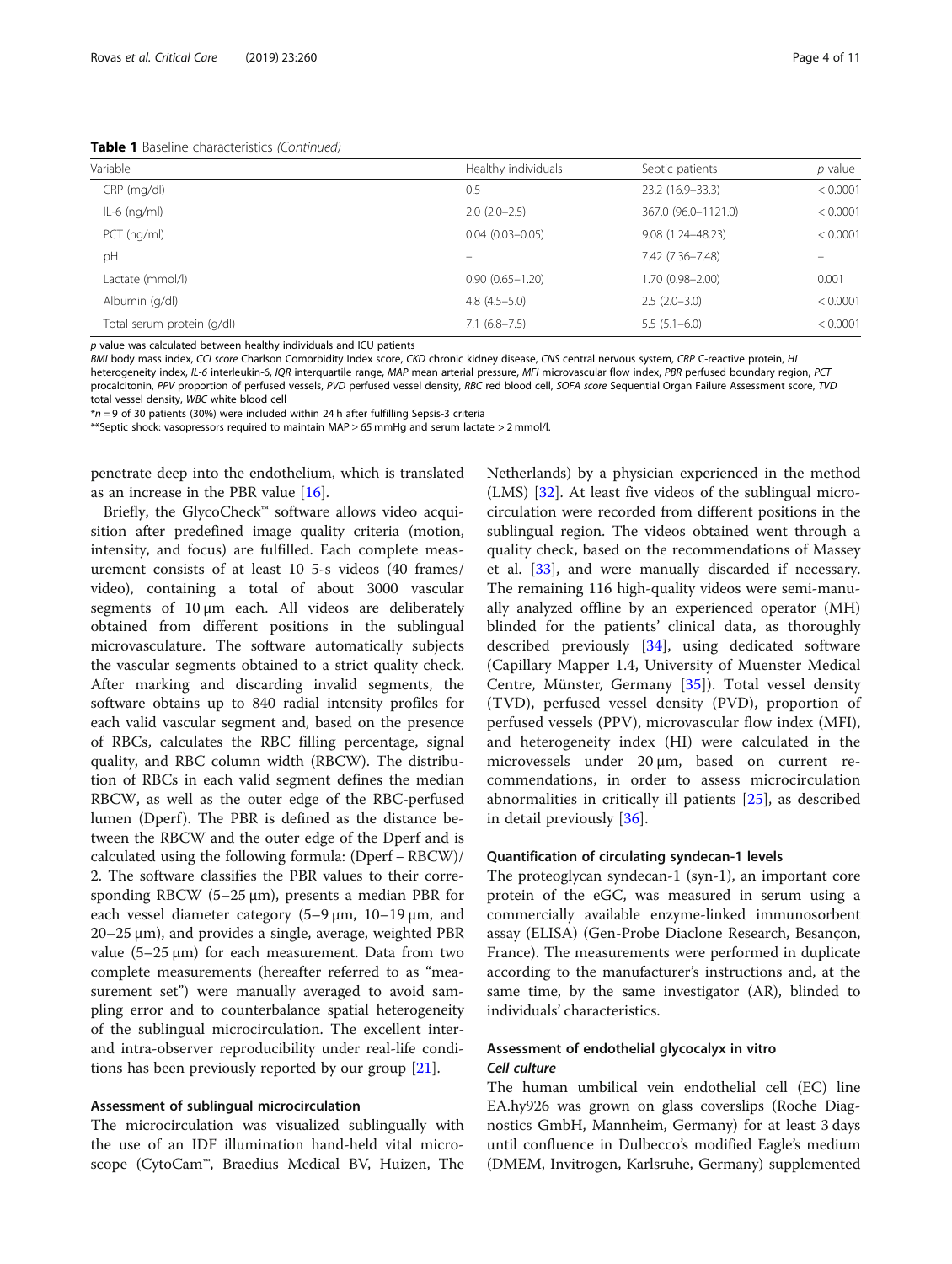with 10% fetal bovine serum (FBS, FBS Superior Biochrom, Berlin, Germany) and 1% penicillin/streptomycin (Biochrom, Berlin, Germany) in a 5%  $CO_2$ -enriched environment at 37 °C.

#### Atomic force microscopy

The thickness of the eGC in vitro was determined using the atomic force microscope (AFM) nanoindentation technique, as described previously in detail [[37](#page-10-0)–[39](#page-10-0)]. Briefly, cells were analyzed in 4-(2-hydroxyethyl)-1 piperazineethanesulfonic acid (HEPES) buffer (140 mM NaCl, 5 mM KCl, 1 mM CaCl2, 1 mM MgCl2, 5 mM glucose, 10 mM HEPES) supplemented with 1% FBS at 37 °C in a fluid chamber with a Nanoscope III Multimode AFM (Veeco, Mannheim, Germany). A triangular cantilever (Novascan Technologies, Boone, IA, USA) with a mounted spherical tip (diameter  $10 \mu m$ ) and a spring constant of 10 pN/nm periodically indents the cells. A laser beam is used to quantify the cantilever deflection. Once the force acting on the cantilever, the piezo displacement, and the deflection sensitivity are known, the thickness of the eGC can be calculated. A more detailed description of the AFM method is provided in Additional file [1:](#page-8-0) Figure S1.

#### Statistical analysis

Data are presented as absolute numbers, percentages, means with standard deviations, or medians with corresponding 25th and 75th percentiles (interquartile range (IQR)), as appropriate. The non-parametric Mann-Whitney U test and the chi-square test were used to compare the parameters between the groups. Agreement between MFIs obtained by eyeballing was visualized by the Bland-Altman method. Spearman rank correlation coefficient was used to assess the correlations between variables. Associations between PBR and microcirculatory parameters were evaluated using multiple linear regression. All the tests used were two-sided, and statistical significance was set at  $p < 0.05$ . Our study was powered to detect a moderate correlation (Spearman correlation coefficient = 0.5) between PBR and the microcirculation parameters in the septic cohort with 80% power given a two-sided alpha of 0.05 [\[40](#page-10-0)]. SPSS version 24 (IBM Corporation, Armonk, NY, USA) and GraphPad Prism version 7 (GraphPad Prism Software Inc., San Diego, CA, USA) were used for statistical analyses and preparation of figures.

#### Results

The clinical and demographic characteristics of the 40 study participants are shown in Table [1.](#page-2-0) Approximately 55% of the patients had a respiratory focus of infection, while the remainder demonstrated other etiologies. From a total of 30 septic patients, 18 (60%) required

organ replacement therapy and 20 (66.67%) were vasopressor-dependent at inclusion in the study. Our sepsis cohort had a median (IQR) SOFA score of 9 (5–12), indicating moderate disease severity. Nine (30%) patients were included during the first 24 h of sepsis. However, this subgroup did not differ from patients recruited thereafter (Additional file [1:](#page-8-0) Table S2).

The sublingual glycocalyx assessment revealed significantly higher PBR values in septic patients compared to those in healthy controls  $(2.04 \,\mu m)$  [95% CI 1.97 to 2.1] vs 2.34 μm [95% CI 2.21 to 2.46],  $p < 0.0001$ ). This difference was present across all three predefined microvascular diameter categories (Fig. [1](#page-5-0)a). Circulating levels of the glycocalyx core protein syn-1 were about tenfold higher in septic patients compared to the levels in controls (204.5 ng/ml [95% CI 114.2 to 358.9] vs 21.3 ng/ml [95% CI 13.2 to 56.7],  $p < 0.0001$ ) and correlated moderately with PBR values (rs =  $0.51$  [95% CI 0.22 to 0.72],  $p = 0.0009$ ; Fig. [1b](#page-5-0)).

Moreover, we exposed ECs to sterile-filtered, randomly selected sera (5%; diluted in buffer) from three septic patients and three apparently healthy donors for 24 h. The delta changes of eGC thickness measured in vitro correlated strongly with paired PBR values obtained at the bedside (rs =  $-0.94$ ,  $p = 0.02$ , Fig. [1](#page-8-0)c and Additional file 1: Figure S2).

Analysis of IDF videos showed that among the different parameters of microcirculatory perfusion, the MFI (2.74 points [95% CI 2.58 to 2.91] vs 2.93 points [95% CI 2.89 to 2.96],  $p = 0.002$ ) and the PPV (92.58% [95% CI 85.63 to 97.14] vs 98.73% [95% CI 96.55 to 99.80],  $p = 0.0004$ ) were significantly lower in septic patients compared to the controls (Fig. [2a](#page-5-0), b). The PVD tended to be lower in septic patients (16.97 mm/  $mm^2$  [95% CI 14.96 to 19.87] vs 18.54 mm/mm<sup>2</sup> [95% CI 17.19 to [2](#page-5-0)1.26],  $p = 0.08$ , Fig. 2c), whereas the TVD was no different between the two groups (19.17 mm/mm<sup>2</sup> [95% CI 17.06 to 20.24] vs 18.88 mm/mm<sup>2</sup> [95% CI 17.56 to 21.68],  $p = 0.87$ ). Neither PBR nor MFI and PPV were related to age, sex, or comorbidities (Additional file [1:](#page-8-0) Table S3).

In a pooled analysis of the measurements from all 40 study participants, PBR and microcirculation parameters (MFI and PPV) were correlated with several markers of critical/acute illness (Table [2](#page-6-0)), including mean arterial pressure (MAP), C-reactive protein (CRP), interleukin-6 (IL-6), and procalcitonin (PCT) levels, as well as SIRS and SOFA scores. Nevertheless, no association between PBR and microcirculatory parameters could be revealed, even after adjusting for important demographic and clinical variables (Additional file [1](#page-8-0): Table S4).

Neither PBR values nor syn-1 levels correlated with any of the microcirculatory parameters in the sepsis cohort (Additional file [1](#page-8-0): Table S5 and Figure S3). This lack of association persisted even when we dichotomized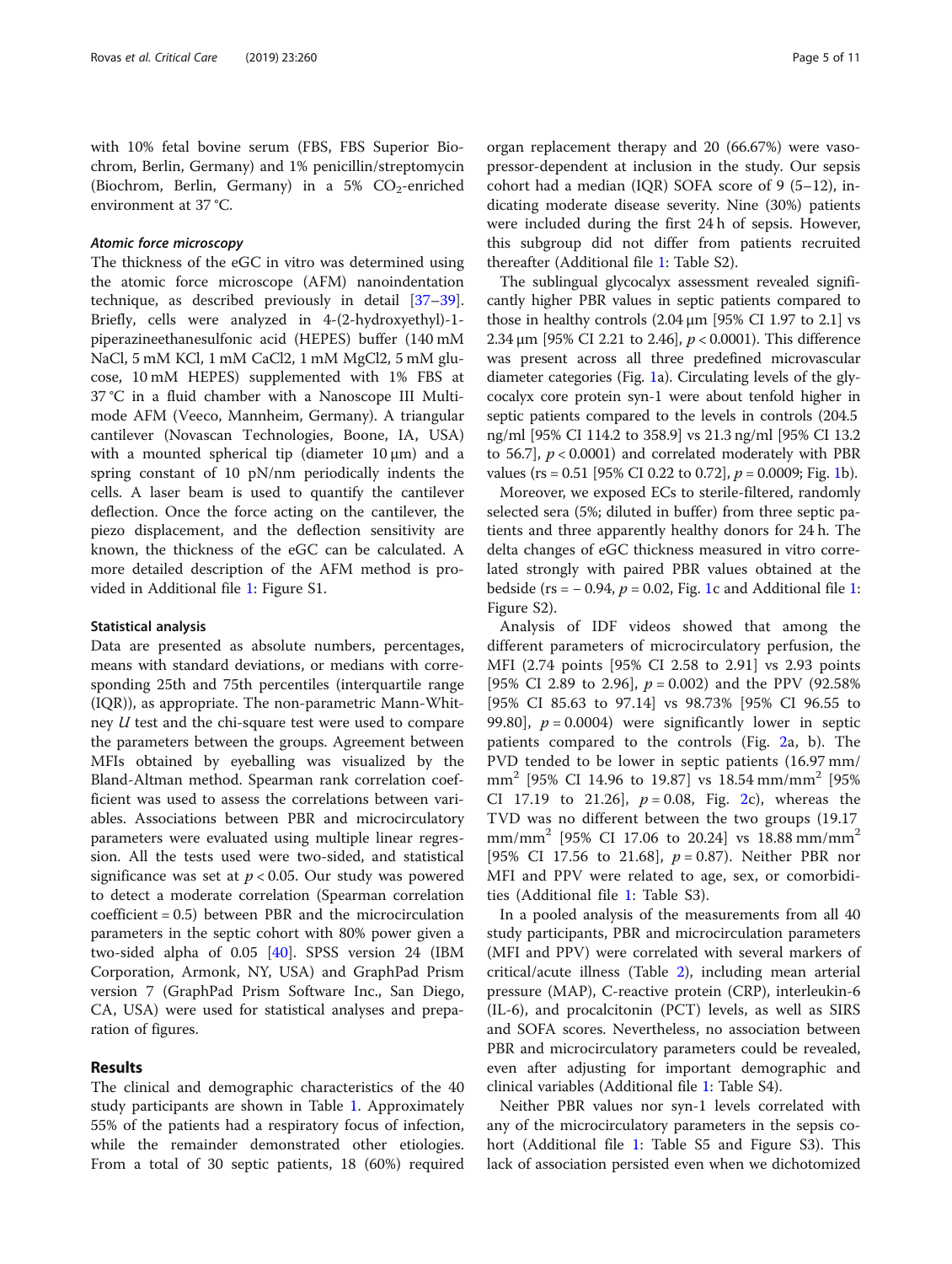<span id="page-5-0"></span>

the sepsis group by the median PBR value (Fig. [3a](#page-6-0)–c). In a different approach, we classified the patients based on their microcirculation parameters into the following three groups: "intact" (PPV > 90 and MFI > 2.9), "at risk" (PPV  $\leq$  90 or MFI  $\leq$  2.9), and "impaired" (PPV  $\leq$  90 and  $MFI \leq 2.9$ ). Again, no difference was observed between the groups regarding PBR, syn-1 levels, or MAP  $(Fig. 3d-f).$  $(Fig. 3d-f).$  $(Fig. 3d-f).$ 

## Discussion

error of mean

To the best of our knowledge, this is the first study specifically investigating the associations between the eGC dimensions and established parameters of the sublingual microcirculation in patients with sepsis. The main results of the current study revealed that, although both

microcirculation and glycocalyx parameters correlated plausibly with markers of acute/critical illness, no association could be established between the eGC thickness and the microcirculation data obtained (TVD, PVD, PPV, MFI, HI). Furthermore, we investigated, for the first time, the accuracy of the calculated in vivo PBR. This correlated well with circulating syn-1, a marker for glycocalyx shedding, and was in good agreement with glycocalyx thickness measured by AFM, a method that can detect even the modest changes in the nanomechanics of the eGC [\[37\]](#page-10-0).

The observed dissociation between PBR dimensions and microvascular perfusion in sepsis has already been indicated by two earlier interventional studies examining the effects of leuko-depleted RBC transfusions or

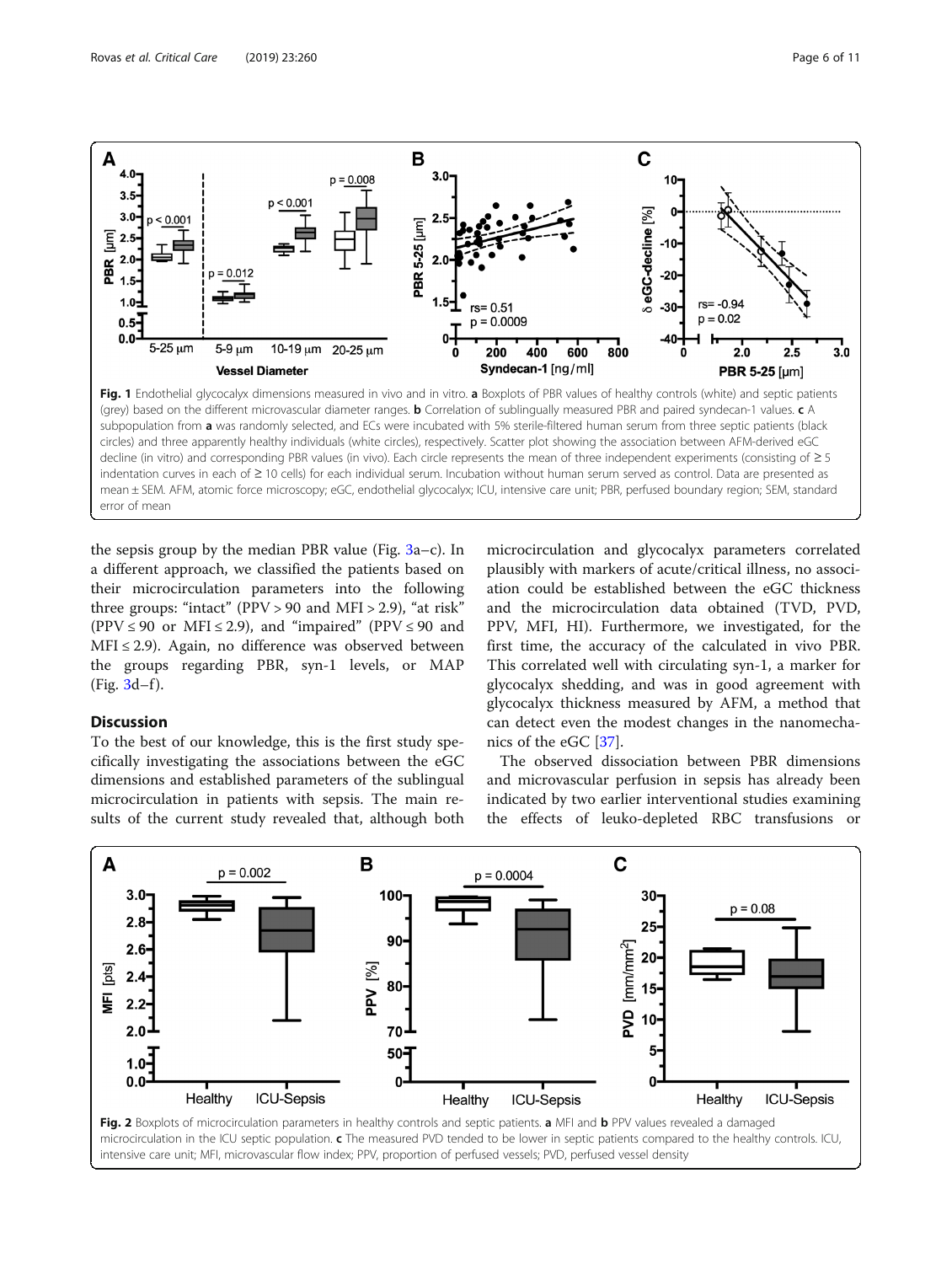<span id="page-6-0"></span>

| Variable                   | <b>PBR</b>                      | <b>MFI</b>                        | PPV                            |
|----------------------------|---------------------------------|-----------------------------------|--------------------------------|
| CCI (points)               | $0.39$ (0.08 to 0.63)*          |                                   |                                |
| CRP (mg/dl)                | $0.54$ (0.26 to 0.74)***        | $-0.59$ ( $-0.76$ to $-0.32$ )*** | $-0.61$ (-0.78 to $-0.35$ )*** |
| Heart rate (pulse/min)     |                                 | $-0.41$ (-0.64 to $-0.10$ )**     | $-0.46$ (-0.68 to $-0.16$ )**  |
| $IL-6$ (ng/ml)             | 0.45 (0.14 to 0.68)**           |                                   |                                |
| MAP (mmHg)                 | $-0.37$ (-0.62 to $-0.06$ )*    |                                   | $0.33$ (0.01 to 0.58)*         |
| $PCT$ (ng/ml)              | $0.37$ (0.37 to 0.62)*          |                                   |                                |
| SIRS score (points)        | 0.44 (0.14 to 0.67)**           |                                   | $-0.41$ (-0.65 to $-0.11$ )**  |
| SOFA score (points)        | 0.44 (0.14 to $0.67$ )**        |                                   |                                |
| Total serum protein (g/dl) | $-0.39$ ( $-0.64$ to $-0.06$ )* | $0.53$ (0.23 to 0.73)***          | $0.50$ (0.20 to 0.72)**        |

Spearman correlation was used

CRP C-reactive protein, IL-6 interleukin-6, MAP mean arterial pressure, MFI microvascular flow index, PBR perfused boundary region 5–25 μm, PCT procalcitonin, PPV proportion of perfused vessels, SOFA score Sequential Organ Failure Assessment score

 $*p < 0.05$ ,  $**p < 0.01$ ,  $***p < 0.001$ 



sepsis group by the median PBR values. d-f Boxplots of septic patients classified on the basis of their microcirculation parameters into the following groups: "intact" (PPV > 90% and MFI > 2.9), "at risk" (PPV ≤ 90% or MFI ≤ 2.9), and "impaired" (PPV ≤ 90% and MFI ≤ 2.9). No difference was observed between the groups regarding PBR, syn-1 levels, or MAP. ICU, intensive care unit; MAP, mean arterial pressure; MFI, microvascular flow index; PBR, perfused boundary region; PPV, proportion of perfused vessels; PVD, perfused vessel density; syn-1, syndecan-1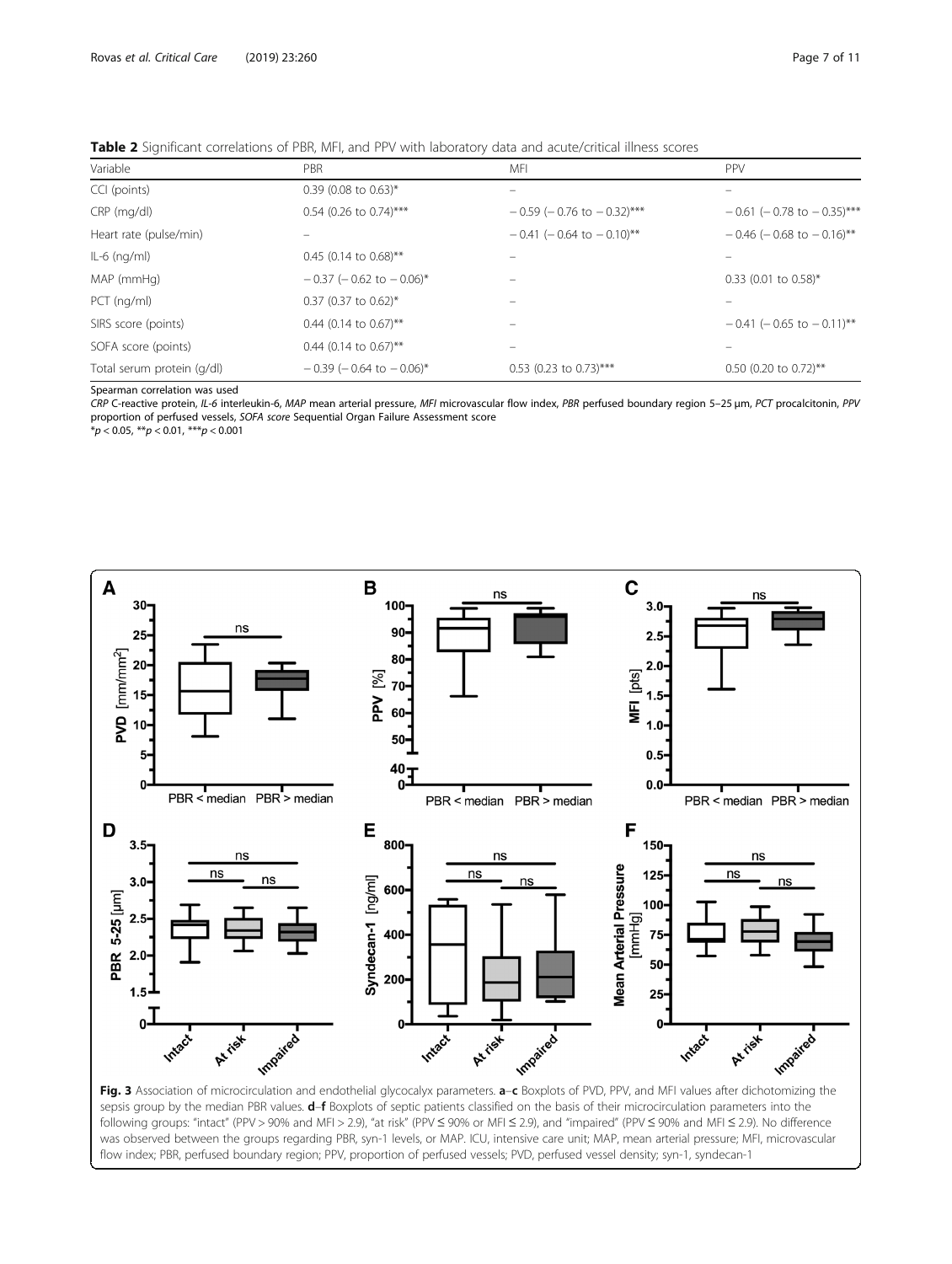activated protein C, respectively [[19,](#page-9-0) [20](#page-9-0)]. In both studies, median PBR values remained unchanged while an improvement in microvascular parameters was seen in the treatment groups. In contrast, two longitudinal studies conducted in patients undergoing cardiac surgery suggested the existence of an association between the alterations in microcirculation parameters and eGC dimensions [\[18](#page-9-0), [41\]](#page-10-0): Koning et al. assessed the sublingual microcirculation and eGC dimensions perioperatively in 36 patients undergoing cardiac surgery with or without cardiopulmonary bypass (CPB) [\[18](#page-9-0)]. The CPB procedure increased the PBR and decreased the PVD, whereas offpump surgery decreased the PBR without affecting the PVD. Dekker et al. analyzed the sublingual microvasculature in 17 patients undergoing non-pulsatile CPB [\[41](#page-10-0)]. They found a small increase in PBR and a sustained decrease in PVD and PPV during the 72-h follow-up. Although PBR values during CPB correlated moderately with shed levels of the glycosaminoglycan heparan sulfate, another major component of the glycocalyx, no correlation between PBR and classical parameters of the microcirculation was found. It appears that the reported association between the eGC dimensions or shedding products and microcirculation parameters reflects CPB-induced concordant longitudinal changes, rather than true correlations between the parameters at single time points.

Clinical studies monitoring the sublingual microcirculation during resuscitation procedures revealed the existence of a dissociation between micro- and macrocirculation in septic patients [\[28,](#page-9-0) [42](#page-10-0)]. This phenomenon was recently termed "loss of hemodynamic coherence" [[42](#page-10-0)–[45](#page-10-0)]. In line with these studies, we did not observe any correlation of either SOFA score or MAP with MFI. It is intriguing, however, that this dissociation seems to be absent for the eGC, since eGC dimensions did correlate plausibly with parameters of disease severity and macrocirculation. Our results strengthen the notion that microvascular perfusion and eGC dimensions are two differentially regulated entities, which do not inevitably show concordant changes. In other words, not all patients with an impaired microcirculation exhibit a damaged eGC, and vice versa. The challenging question is why is that? It is conceivable that several factors play a role.

First, we have learned from preclinical murine studies that pulmonary glycocalyx loss develops within 8 h after the induction of polymicrobial abdominal sepsis [[46](#page-10-0)], whereas injection of *Escherichia coli* lipopolysaccharides (LPS) results in overt glycocalyx damage within 30 min [\[9](#page-9-0)]. In human endotoxemia, sublingual eGC thickness was lower at 4 h after LPS administration [\[47](#page-10-0)]. In summary, a likely explanation would be that the threshold for, as well as the onset of, eGC

damage in human sepsis is diverse, leading to spatiotemporal uncoupling of the two entities.

Second, previous studies have shown that, despite the loss of hemodynamic coherence in individual patients, the classical parameters of sepsis-induced microcirculatory dysfunction respond to resuscitation and optimization of arterial pressure in general [\[24](#page-9-0), [28,](#page-9-0) [48](#page-10-0)]. Consistent with this notion, De Backer et al. reported that microcirculatory alterations are less severe in the later phase of sepsis than in the earlier phase [[28\]](#page-9-0). Microcirculatory and PBR derangements in our resuscitated sepsis cohort (only 10% in shock) were comparable to values in ICU patients with moderate disease severity reported by other groups [[19,](#page-9-0) [21,](#page-9-0) [27](#page-9-0), [49](#page-10-0)]. Data regarding the regeneration of the eGC in both human and murine sepsis are missing. Cell culture experiments indicate that after enzymatic degradation, full recovery of the eGC requires at least 3 days under normal (i.e., non-septic) in vitro conditions [[50,](#page-10-0) [51](#page-10-0)]. Although extrapolation of this finding to the ICU is not valid, it is conceivable that regeneration of the eGC in our patients may considerably lag behind the successful stabilization of the macro- and microcirculation. What makes it even more complicated is the possibility that targeted interventions intended at improving the macrocirculation—for example, the correction of hypovolemia [[26\]](#page-9-0)—may augment or even induce glycocalyx degradation, if performed excessively [[8,](#page-9-0) [52\]](#page-10-0).

Third, another explanation could be that the two entities, microcirculation and eGC, are controlled by different regulatory and compensatory mechanisms, including hormonal, neural, biochemical, and vascular control systems [\[53](#page-10-0)–[56\]](#page-10-0). We have recently shown, for example, that the activational state of the endothelialspecific Tie2 receptor controls glycocalyx damage in a non-redundant fashion [\[39](#page-10-0)]. However, the Tie2 receptor is not expressed by vascular smooth muscle cells and has no direct effect on vasomotor tone.

We acknowledge some limitations in our study. First, it is a single-center study with a limited sample size. Nevertheless, we could not detect any trend pointing to an association between classical microcirculation parameters and eGC dimensions. The reason for the small number of serum samples used for the in vitro experiments is that the AFM technique is time-consuming and sophisticated, which precludes the analysis of a considerably larger random sample. Further, it is possible that our AFM approach, in the absence of fluid shear stress and/or reduced abundance of plasma proteins, can only detect thickness in denser glycocalyx layers close to the plasma membrane, thereby potentially underestimating the "fluffier" outer (bloodstream-oriented) regions of the eGC [[57](#page-10-0), [58\]](#page-10-0). Second, we had to use two separate camera systems to visualize the sublingual microvasculature and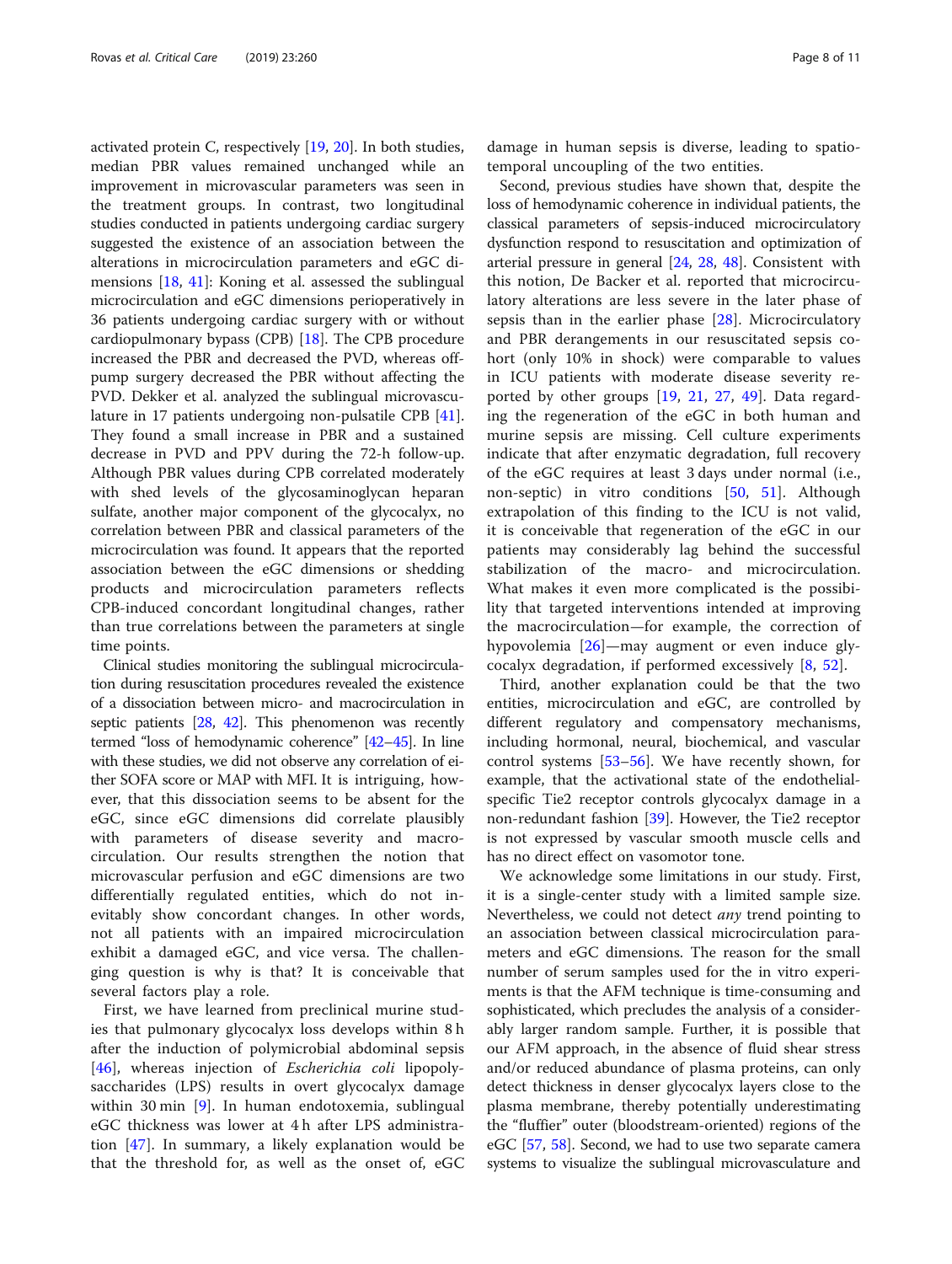<span id="page-8-0"></span>thus cannot exclude a sampling error. However, the fact that the real-time assessment of MFI by eyeballing showed good agreement between the two subsequent videomicroscopic examinations (Additional file 1: Figure S4) argues against this hypothesis. Third, we cannot exclude that the use of two different techniques (SDF, IDF) might contribute to the observed dissociation. IDF has a better definition and magnification and can detect a larger number of vessels than SDF. However, as the GlycoCheck™ system can reliably detect and analyze RBC flux (and thus calculate the PBR) even in the capillaries down to a size of 4 μm, this difference is probably negligible. Furthermore, the absence of any correlation between microcirculatory and eGC parameters (both PBR and syndecan-1) supports our results. Fourth, our study had a cross-sectional design and was set up neither to detect causality of eGC or microcirculation alterations nor to test the performance of PBR and microcirculation parameters for the outcome prediction. To clarify these issues, we initiated two prospective, observational, longitudinal studies to evaluate the eGC dimensions together with microcirculation analysis in the ER (Early Detection of x Damage in Emergency Room Patients—the EDGE Study, [Clinicaltrials.gov](http://clinicaltrials.gov) Identifier: NCT03126032) and in the ICU (Analysis of Sublingual Glycocalyx Damage at ICU Admission to Predict Risk of Death—the ASGARD Study, [Clinical](http://clinicaltrials.gov) [trials.gov](http://clinicaltrials.gov) Identifier: NCT03847493).

#### Conclusions and outlook

In summary, our data indicate an uncoupling between eGC and microcirculatory parameters in resuscitated sepsis. The mechanism behind this observed dissociation remains unclear. Therefore, future experimental and clinical studies are needed to unravel the relationship of glycocalyx damage and microvascular impairment, as well as their prognostic and therapeutic importance in sepsis.

## Additional file

[Additional file 1:](https://doi.org/10.1186/s13054-019-2542-2) Table S1. Summary of microcirculation and endothelial glycocalyx parameters [[16,](#page-9-0) [25](#page-9-0)]. Figure S1. Analysis of the endothelial glycocalyx (eGC) in cell culture via atomic force microscopy (AFM). Surface approach: the cantilever (AFM tip) approaches the sample surface vertically. The reflection of a laser beam from the back of the cantilever is continuously detected by a photodiode. First slope: reaching the surface, the cantilever, serving as a soft spring, is deflected while indenting into the sample. The changing laser beam reflection is plotted as a function of sample position along the z-axis. By including the cantilever's spring constant and the optical lever sensitivity, a forceversus-indentation curve can be generated to provide information about how much force (in pN) is needed to indent a certain distance (in nm) into the sample. The first slope of the curve reflects the indentation of the eGC. Second slope: in the second slope, more force is needed to indent into the surface, which reflects the cell cortex with the plasma membrane and actin web. Due to the linearity of the first slope, a

regression line can be generated manually through the starting points of both slopes using PUNIAS (protein unfolding and nanoindentation analysis software, version 1.0, release 2.1, [http://punias.](http://punias.free.fr) [free.fr](http://punias.free.fr)). Projected to the x-axis, the distance between both starting points represents the thickness of the eGC [[38,](#page-10-0) [39\]](#page-10-0). Table S2. Baseline characteristics of septic patients stratified for sepsis duration. Figure S2. Endothelial glycocalyx dimensions measured in vivo and in vitro. Scatter plot showing the association between AFM-derived eGC thickness (in vitro) and corresponding PBR values (in vivo) in three apparently healthy individuals (white circles) and in three septic patients (black circles). Each circle represents the mean of three independent experiments (consisting of ≥ 5 indentation curves in each of ≥ 10 cells) for each individual serum. Incubation without human serum served as control. Data are presented as mean ± SEM. Table S3. Correlations of PBR, PPV, MFI, age, sex, and comorbidities in the septic cohort. Spearman correlation was used. The  $p$  values are indicated in brackets. Table S4. Simple and multiple linear regression (PBR as dependent variable). Dependent variable: PBR. Table S5. Correlations of microcirculatory and eGC parameters in the septic cohort. Spearman correlation was used. The  $p$  values are indicated in brackets. Figure S3. Correlations of microcirculation and endothelial glycocalyx parameters. (A–C): Correlation of PBR with PVD, PPV, and MFI. (D–F): Correlation of syndecan-1 with PVD, PPV, and MFI. Figure S4. MFI (eyeballing) obtained in real-time with the two different systems. (A): Correlation between the MFI (eyeballing) values obtained at the bedside. (B): Bland-Altman plot showing the limits of agreement (bias  $\pm$  1.96 SD) between paired MFI values for the Cytocam and GlycoCheck™ system (eyeballing). One point can represent more than one individual. (DOCX 606 kb)

#### Abbreviations

AFM: Atomic force microscopy/microscope; BMI: Body mass index; CCI: Charlson Comorbidity Index; CKD: Chronic kidney disease; CNS: Central nervous system; CPB: Cardiopulmonary bypass; CRP: C-reactive protein; EC: Endothelial cell; eGC: Endothelial glycocalyx; ELISA: Enzyme-linked immunosorbent assay; ER: Emergency room; FBS: Fetal bovine serum; HI: Heterogeneity index; ICU: Intensive care unit; IDF: Incident dark field; IL-6: Interleukin-6; IQR: Interquartile range; LPS: Lipopolysaccharides; MAP: Mean arterial pressure; MFI: Microvascular flow index; PBR: Perfused boundary region; PCT: Procalcitonin; PPV: Proportion of perfused vessels; PVD: Perfused vessel density; RBC: Red blood cell; RBCW: Red blood cell column width; SD: Standard deviation; SDF: Sidestream dark field; SEM: Standard error of mean; SIRS: Systemic inflammatory response syndrome; SOFA: Sequential Organ Failure Assessment; syn-1: Syndecan-1; TVD: Total vessel density; WBC: White blood cell

#### Acknowledgements

We would like to thank our ICU colleagues for supporting our study. We would like to acknowledge the support of the Medizinerkolleg Münster – MedK (to TP), the Centre for Clinical Trials Münster (to AR), and the Open Access Publication Fund of the University of Münster.

#### Authors' contributions

AR designed the study, recorded the clinical and demographic data, performed the sublingual eGC measurements, analyzed the data, prepared the figures, and drafted the manuscript. LMS contributed to the design of the study, obtained the classical microcirculation parameters, and revised the manuscript. TP performed the AFM experiments. HV, HP, and CE contributed to the design of the study, interpreted the findings, and revised the manuscript. MH contributed to the design of the study, performed the offline analysis of the microcirculation parameters, interpreted the findings, and revised the manuscript. PK had the initial idea, supervised the study, interpreted the findings, and contributed to the manuscript. All authors read and approved the final manuscript.

#### Funding

We would like to thank the Faculty of Medicine of the University of Münster for providing partial funding (to AR).

#### Availability of data and materials

The datasets used and/or analyzed during the current study are available from the corresponding author on reasonable request.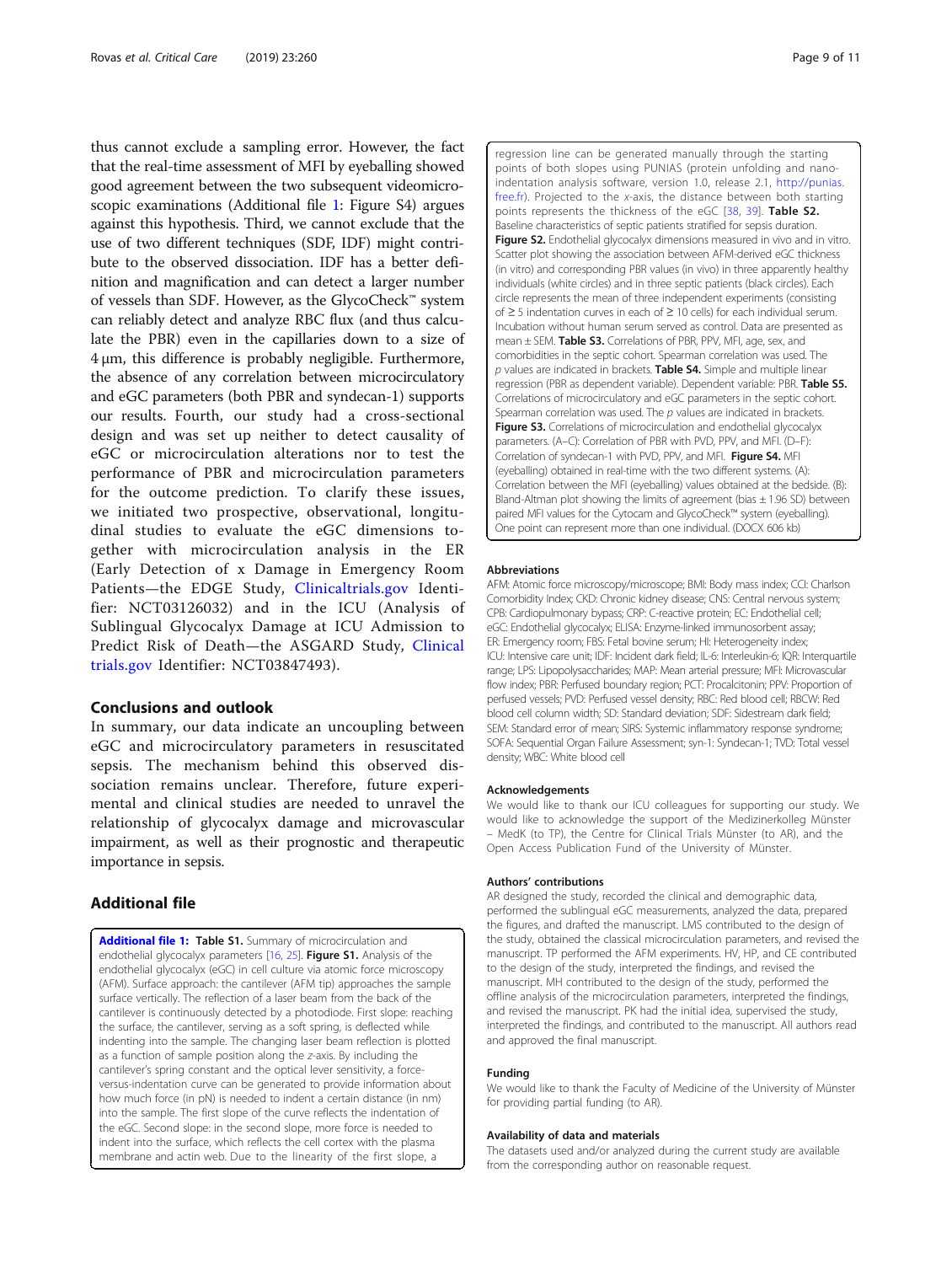#### <span id="page-9-0"></span>Ethics approval and consent to participate

The study was performed in accordance with the Declaration of Helsinki and approved by the Ethics Committee of the General Medical Council Westfalen-Lippe and the WWU Münster, Germany (file number: 2016-073-f-S). Patients were enrolled after written informed consent was obtained from them or their legal representatives.

#### Consent for publication

Consent for publication has been obtained.

#### Competing interests

AR, LMS, TP, HP, CE, MH, and PK declare that they have no competing interests. HV is a Chief Science Officer of GlycoCheck BV, The Netherlands.

#### Author details

<sup>1</sup>Department of Medicine D, Division of General Internal Medicine, Nephrology, and Rheumatology, University Hospital Muenster, Albert-Schweitzer-Campus 1, 48149 Münster, Germany. <sup>2</sup>Department of Anesthesiology, Intensive Care, and Pain Therapy, University Hospital Muenster, Münster, Germany. <sup>3</sup>Department of Physiology, Cardiovascular Research Institute Maastricht, Maastricht University, Maastricht, The Netherlands.

#### Received: 26 March 2019 Accepted: 16 July 2019 Published online: 24 July 2019

#### References

- 1. Reitsma S, Slaaf DW, Vink H, van Zandvoort MA, oude Egbrink MG. The endothelial glycocalyx: composition, functions, and visualization. Pflugers Arch. 2007;454(3):345–59.
- 2. van Haaren PMA, VanBavel E, Vink H, Spaan JAE. Localization of the permeability barrier to solutes in isolated arteries by confocal microscopy. Am J Physiol Heart Circ Physiol. 2003;285(6):H2848–56.
- 3. Donati A, Damiani E, Domizi R, Romano R, Adrario E, Pelaia P, Ince C, Singer M. Alteration of the sublingual microvascular glycocalyx in critically ill patients. Microvasc Res. 2013;90:86–9.
- 4. Alphonsus CS, Rodseth RN. The endothelial glycocalyx: a review of the vascular barrier. Anaesthesia. 2014;69(7):777–84.
- 5. Mulivor AW, Lipowsky HH. Role of glycocalyx in leukocyte-endothelial cell adhesion. Am J Physiol Heart Circ Physiol. 2002;283(4):H1282–91.
- 6. Curry FE, Adamson RH. Endothelial glycocalyx: permeability barrier and mechanosensor. Ann Biomed Eng. 2012;40(4):828–39.
- 7. Salmon AH, Ferguson JK, Burford JL, Gevorgyan H, Nakano D, Harper SJ, Bates DO, Peti-Peterdi J. Loss of the endothelial glycocalyx links albuminuria and vascular dysfunction. J Am Soc Nephrol. 2012;23(8):1339–50.
- 8. Uchimido R, Schmidt EP, Shapiro NI. The glycocalyx: a novel diagnostic and therapeutic target in sepsis. Crit Care. 2019;23(1):16.
- 9. Schmidt EP, Yang Y, Janssen WJ, Gandjeva A, Perez MJ, Barthel L, Zemans RL, Bowman JC, Koyanagi DE, Yunt ZX, et al. The pulmonary endothelial glycocalyx regulates neutrophil adhesion and lung injury during experimental sepsis. Nat Med. 2012;18(8):1217–23.
- 10. Padberg JS, Wiesinger A, di Marco GS, Reuter S, Grabner A, Kentrup D, Lukasz A, Oberleithner H, Pavenstadt H, Brand M, et al. Damage of the endothelial glycocalyx in chronic kidney disease. Atherosclerosis. 2014; 234(2):335–43.
- 11. Ostrowski SR, Haase N, Muller RB, Moller MH, Pott FC, Perner A, Johansson PI. Association between biomarkers of endothelial injury and hypocoagulability in patients with severe sepsis: a prospective study. Crit Care. 2015;19:191.
- 12. Ostrowski SR, Pedersen SH, Jensen JS, Mogelvang R, Johansson PI. Acute myocardial infarction is associated with endothelial glycocalyx and cell damage and a parallel increase in circulating catecholamines. Crit Care. 2013;17(1):R32.
- 13. Nelson A, Berkestedt I, Schmidtchen A, Ljunggren L, Bodelsson M. Increased levels of glycosaminoglycans during septic shock: relation to mortality and the antibacterial actions of plasma. Shock. 2008;30(6):623–7.
- 14. Anand D, Ray S, Srivastava LM, Bhargava S. Evolution of serum hyaluronan and syndecan levels in prognosis of sepsis patients. Clin Biochem. 2016; 49(10–11):768–76.
- 15. Puskarich MA, Cornelius DC, Tharp J, Nandi U, Jones AE. Plasma syndecan-1 levels identify a cohort of patients with severe sepsis at high risk for

intubation after large-volume intravenous fluid resuscitation. J Crit Care. 2016;36:125–9.

- 16. Lee DH, Dane MJ, van den Berg BM, Boels MG, van Teeffelen JW, de Mutsert R, den Heijer M, Rosendaal FR, van der Vlag J, van Zonneveld AJ, et al. Deeper penetration of erythrocytes into the endothelial glycocalyx is associated with impaired microvascular perfusion. PLoS One. 2014;9(5):e96477.
- 17. Martens RJ, Vink H, van Oostenbrugge RJ, Staals J. Sublingual microvascular glycocalyx dimensions in lacunar stroke patients. Cerebrovasc Dis. 2013;35(5):451–4.
- 18. Koning NJ, Vonk AB, Vink H, Boer C. Side-by-side alterations in glycocalyx thickness and perfused microvascular density during acute microcirculatory alterations in cardiac surgery. Microcirculation. 2016;23(1):69–74.
- 19. Donati A, Damiani E, Luchetti M, Domizi R, Scorcella C, Carsetti A, Gabbanelli V, Carletti P, Bencivenga R, Vink H, et al. Microcirculatory effects of the transfusion of leukodepleted or non-leukodepleted red blood cells in patients with sepsis: a pilot study. Crit Care. 2014;18(1):R33.
- 20. Donati A, Damiani E, Botticelli L, Adrario E, Lombrano MR, Domizi R, Marini B, Van Teeffelen JW, Carletti P, Girardis M, et al. The aPC treatment improves microcirculation in severe sepsis/septic shock syndrome. BMC Anesthesiol. 2013;13(1):25.
- 21. Rovas A, Lukasz AH, Vink H, Urban M, Sackarnd J, Pavenstadt H, Kumpers P. Bedside analysis of the sublingual microvascular glycocalyx in the emergency room and intensive care unit - the GlycoNurse study. Scand J Trauma Resusc Emerg Med. 2018;26(1):16.
- 22. Ince C. The rationale for microcirculatory guided fluid therapy. Curr Opin Crit Care. 2014;20(3):301–8.
- 23. Ince C, Boerma EC, Cecconi M, De Backer D, Shapiro NI, Duranteau J, Pinsky MR, Artigas A, Teboul JL, Reiss IKM, et al. Second consensus on the assessment of sublingual microcirculation in critically ill patients: results from a task force of the European Society of Intensive Care Medicine. Intensive Care Med. 2018;44(3):281–99.
- 24. Xu JY, Ma SQ, Pan C, He HL, Cai SX, Hu SL, Liu AR, Liu L, Huang YZ, Guo FM, et al. A high mean arterial pressure target is associated with improved microcirculation in septic shock patients with previous hypertension: a prospective open label study. Crit Care. 2015;19:130.
- 25. De Backer D, Hollenberg S, Boerma C, Goedhart P, Buchele G, Ospina-Tascon G, Dobbe I, Ince C. How to evaluate the microcirculation: report of a round table conference. Crit Care. 2007;11(5):R101.
- 26. Pranskunas A, Koopmans M, Koetsier PM, Pilvinis V, Boerma EC. Microcirculatory blood flow as a tool to select ICU patients eligible for fluid therapy. Intensive Care Med. 2013;39(4):612–9.
- 27. Massey MJ, Hou PC, Filbin M, Wang H, Ngo L, Huang DT, Aird WC, Novack V, Trzeciak S, Yealy DM, et al. Microcirculatory perfusion disturbances in septic shock: results from the ProCESS trial. Crit Care. 2018;22(1):308.
- 28. De Backer D, Donadello K, Sakr Y, Ospina-Tascon G, Salgado D, Scolletta S, Vincent JL. Microcirculatory alterations in patients with severe sepsis: impact of time of assessment and relationship with outcome. Crit Care Med. 2013; 41(3):791–9.
- 29. Singer M, Deutschman CS, Seymour CW, Shankar-Hari M, Annane D, Bauer M, Bellomo R, Bernard GR, Chiche JD, Coopersmith CM, et al. The Third International Consensus Definitions for Sepsis and Septic Shock (Sepsis-3). JAMA. 2016;315(8):801–10.
- 30. Quan H, Li B, Couris CM, Fushimi K, Graham P, Hider P, Januel JM, Sundararajan V. Updating and validating the Charlson comorbidity index and score for risk adjustment in hospital discharge abstracts using data from 6 countries. Am J Epidemiol. 2011;173(6):676–82.
- 31. Tanaka S, Harrois A, Nicolai C, Flores M, Hamada S, Vicaut E, Duranteau J. Qualitative real-time analysis by nurses of sublingual microcirculation in intensive care unit: the MICRONURSE study. Crit Care. 2015;19:388.
- 32. Hutchings S, Watts S, Kirkman E. The Cytocam video microscope. A new method for visualising the microcirculation using incident dark field technology. Clin Hemorheol Microcirc. 2016;62(3):261–71.
- 33. Massey MJ, Larochelle E, Najarro G, Karmacharla A, Arnold R, Trzeciak S, Angus DC, Shapiro NI. The microcirculation image quality score: development and preliminary evaluation of a proposed approach to grading quality of image acquisition for bedside videomicroscopy. J Crit Care. 2013;28(6):913–7.
- 34. Dobbe JG, Streekstra GJ, Atasever B, van Zijderveld R, Ince C. Measurement of functional microcirculatory geometry and velocity distributions using automated image analysis. Med Biol Eng Comput. 2008;46(7):659–70.